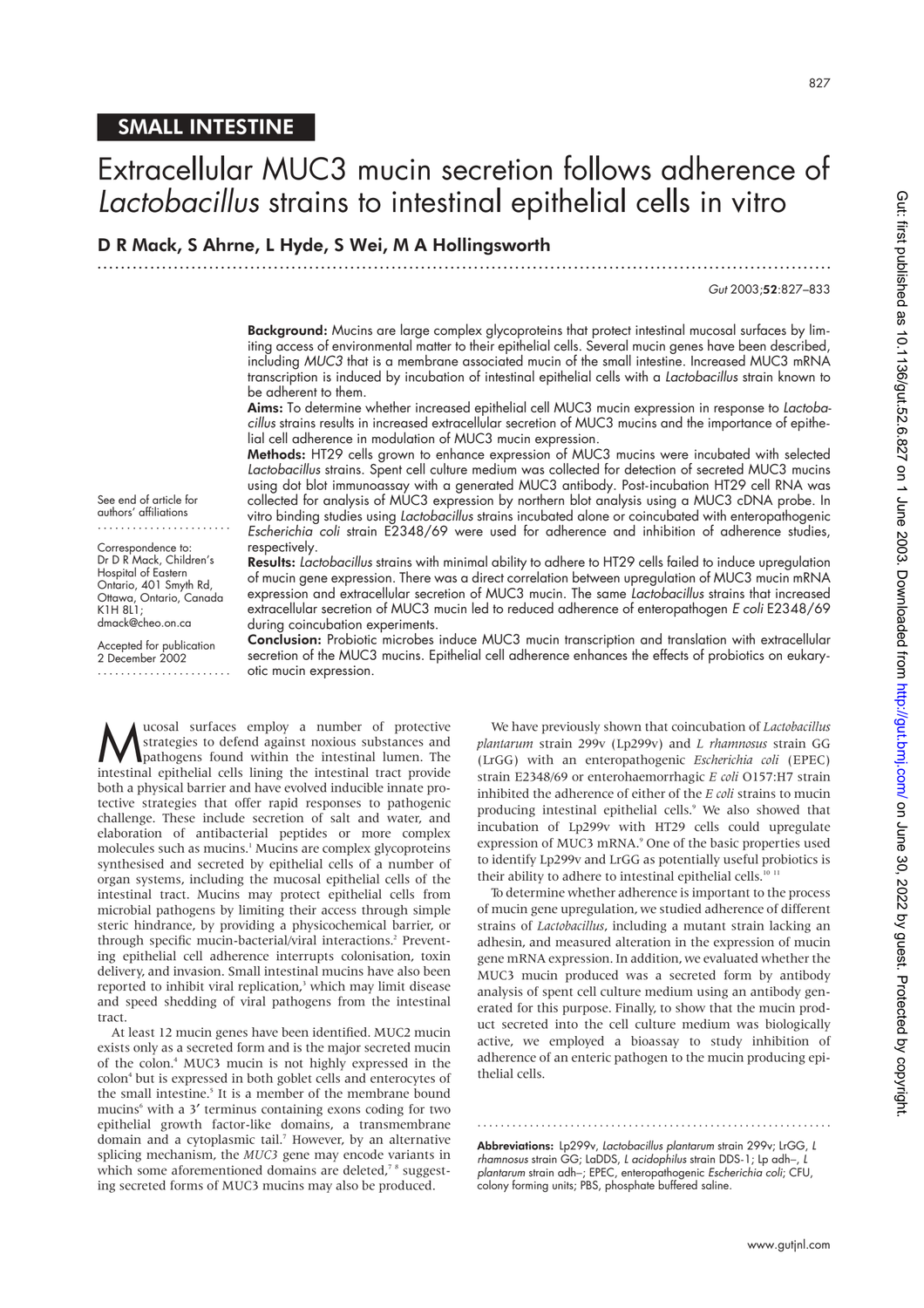# MATERIALS AND METHODS

## Bacteria and growth conditions

A stock culture of EPEC strain E2348/69 (serotype O127: H6) was maintained at 4°C on trypticase soy agar slants (Becton-Dickenson Microbiology Systems, Cockeysville, Maryland, USA). Stocks of *Lactobacillus* strains were maintained at 4°C on MRS agar (Difco Laboratories, Detroit, Michigan, USA). Bacterial strains were kindly provided by Dr James Kaper (EPEC strain E2348/69; Center for Vaccine Development, Baltimore, Maryland, USA), and Dr Khem Shahani (*L acidophilus* strain DDS-1 (LaDDS); University of Nebraska, Lincoln, Nebraska, USA).

EPEC strain E2348/69 is a member of the family of non-invasive, non-enterotoxin, diarrhoeagenic producing pathogens that produce a characteristic attachment/ effacement lesion with epithelial cells.<sup>12</sup> LrGG (American Type) Culture Collection 53103, Rockville, Maryland, USA) was originally isolated in vitro from stool specimens of healthy humans.<sup>13</sup> The LaDDS strain is from a dairy source and has been reported to stimulate murine macrophage production of interleukin 1α and tumour necrosis factor α. <sup>14</sup> Lp299v is a member of a genetically well defined subgroup of *L plantarum* isolated from intestinal mucosa.<sup>15</sup> Strains of this subgroup agglutinate *Saccharomyces cerevisiae* in a mannose sensitive manner and carry a mannose specific adhesin.16 The *L plantarum* strain adh– (Lp adh–) is a spontaneous mutant of Lp299v that no longer agglutinates *S cerevisiae* in a mannose sensitive manner. Restriction fragment length polymorphism analysis did not detect differences between Lp299v and its derivative Lp adh− (Siv Ahrne, personal communication).

*E coli* and *Lactobacillus* strains were grown in oxic conditions overnight at 37 °C in static, non-aerated Penassay (Difco), or MRS broth (Difco), harvested by centrifugation and quantified by determination of colony forming units (CFU), as previously described.9

# Cell growth conditions

HT29 cells (American Type Culture Collection) were grown in McCoy's 5a culture medium (Life Technologies, Gaithersburg, Maryland, USA) for enhanced MUC2 expression. Cells were progressively transferred from the usual glucose containing medium to a glucose free 5 mM galactose containing McCoy's 5a culture medium to increase MUC3 mRNA expression and reduce MUC2 mRNA expression.<sup>17</sup> Culture medium was supplemented with 10% heat inactivated qualified fetal bovine serum (Life Technologies). For bacteria free studies, an antibiotic/antimycotic mixture (100 U/ml penicillin G, 100 mg/ml streptomycin sulphate, and 0.25 mg/ml amphotericin B; Life Technologies) was added to cell culture medium. Cell cultures were grown at 37°C in a humidified atmosphere with 5% CO, and were passaged after washing with Earle's balanced salt solution (Life Technologies) using trypsin-EDTA (Life Technologies).

# Microbial adherence assays

To evaluate binding of *Lactobacillus* strains to HT29 cells, 106 Lactobacillus CFU/well (5×10<sup>5</sup> CFU/ml) in 0.1 ml phosphate buffered saline (PBS), at pH 7.4, 25°C, were added to HT29 cells. After four hours of incubation at 37°C, cell culture medium was aspirated off the cells and cells were washed four times with Dulbecco's PBS (pH 7.4, 37°C) to remove nonbound bacteria. Cells were released from polystyrene wells by adding 0.25 ml of trypsin- EDTA for 10 minutes. Then ice cold sterile PBS was added to each well followed by agitation to dissociate well contents. Serial dilutions of bacteria were plated on MRS agar and incubated overnight at 37°C for subsequent CFU quantification. All experiments were run in triplicate and results are based on at least five separate experiments. Viability of the microbes in cell culture medium without cells for the same incubation period and during the washing procedures was also determined.

The in vitro inhibition of EPEC adherence assay was similar to that previously described.9 Briefly, 109 *Lactobacillus* CFU/well in 0.1 ml PBS, pH 7.4, 25°C, were added to 1.9 ml of antibiotic free cell growth medium  $(5\times10^{8} CFU/ml)$  for an hour prior to addition of EPEC to maximise the effect. EPEC strain E2348/69 (10<sup>6</sup> CFU in 0.1 ml PBS, pH 7.4, 25°C) was added to wells  $(5\times10^{5}$  CFU/ml) of a 12 well polystyrene tray (Fisher) and incubated with the cells for three hours at 37°C. The inoculum of EPEC is a minimal infective dose in humans<sup>18</sup> and does not increase mucin gene transcription.<sup>9</sup> Quantification of adherent EPEC was performed by serial dilutions and enumeration of CFU on MacConkey agar. All experiments were run in triplicate.

# Alteration in MUC2 and MUC3 mRNA expression

HT29 cells were grown to confluence in culture flasks (Falcon 3028; Becton-Dickinson, Franklin Lakes, New Jersey, USA). The same relative number of bacteria to cell contact area were added to culture flasks as were added to wells of 12 well plates used for adherence assays. Specifically,  $4.5 \times 10^{10}$  CFU/flask  $(1.5\times10^9 \text{ CFU/ml})$  were added as the cell contact area of the culture flask is 45× greater than the cell contact area of a well of 12 well plates.

Total RNA was isolated from HT29 cells using the guanidine isothiocyanate-cesium chloride cushion ultracentrifugation technique with modifications to minimise mRNA shearing, as previously described.<sup>9 19</sup> RNA was stored in 0.3 M sodium acetate with 2.5 volumes of ethanol at −70°C. Northern blots were formed and underwent probe hybridisation using either a cDNA probe to the tandem repeat region of MUC2 (clone SMUC41) or MUC3 (clone SIB 124; kindly provided by Drs James Gum and Young Kim), as previously described.<sup>9</sup> Analysis of mucin gene signals using Phosphor screen autoradiography (Molecular Dynamics, Sunnyvale, California, USA) and area integration using ImageQuant software (version 3.3; Molecular Dynamics) relative to levels of 28s RNA were as previously described.9

# Antibody to MUC3 peptide

To compare transcription levels of MUC3 mRNA to translation expression, an antibody to detect protein product was required. Polyvalent antiserum was produced by repeated intraperitoneal injections of Balb/C mice with a KLH conjugated peptide sequence (TSR RTT RIT). This 9 mer peptide sequence was deduced from the cDNA sequence of the human MUC3 gene at a position on the carboxyl side to the tandem repeat region.<sup>7</sup> The methodology to generate antiserum in mice received prior approval from the Institutional Animal Care and Utilization Committee of the University of Nebraska Medical Center and was performed by the University of Nebraska Medical Center Antibody Facility.

The reactivity and specificity of the antibody in mouse immune serum was determined by dot blot immunoassay, as described by Towbin and Gordon.<sup>20</sup> Briefly, spent culture media overlying HT29 cells grown to enhance MUC2 or MUC3 expression were collected separately and to purify the mucins, cell culture medium was subjected to density gradient ultracentrifugation, as described previously.<sup>9 21</sup> Twenty µg (Lowry protein) from a mucin enriched fraction was applied as a spot onto nitrocellulose paper strips and allowed to air dry for one hour. Nitrocellulose strips were incubated with 3% bovine serum albumin (Sigma, St Louis, Missouri, USA) in 10 mM Trizma base (Sigma) with 0.9% saline at pH 7.4 for one hour at 37°C. Strips were then washed with Tris saline. Mouse immune serum was added in serial dilutions for incubation overnight at 4°C. Afterwards, the strips were washed with Tris saline at room temperature to remove the unbound antibody. A 1:5000 dilution of peroxidase conjugated goat antimouse IgG (Fcγ fragment specific; Jackson ImmunoResearch, West Grove, Pennsylvania, USA) was added to the nitrocellulose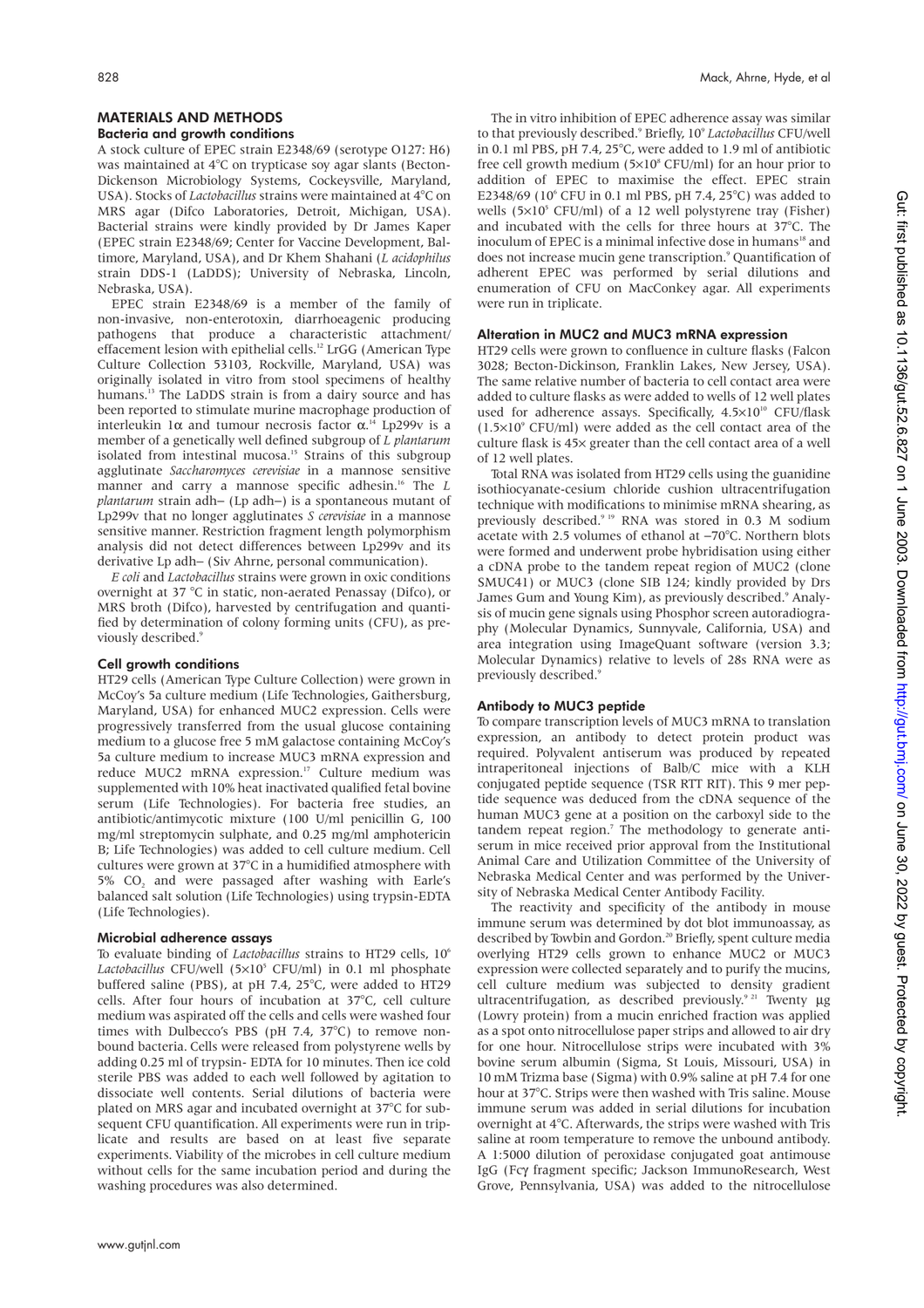

Figure 1 (A) Lactobacillus adherence to HT29 cells. Lactobacillus strains 10° colony forming unit (CFU)/well were incubated for four hours with HT29 cells grown in glucose free galactose containing cell culture medium to enhance MUC3 expression. Non-adherent bacteria were washed off (×4) and adherent bacteria were quantified by CFU determination on MRS agar plates. Lp299v, *Lactobacillus plantarum* strain 299v; LrGG, *L rhamnosus* strain GG; LaDDS, *L acidophilus* strain DDS-1. (B) Similar experiments were performed using the parent Lp299v strain and its adhesin negative genetic mutant Lp adh− strain. In both, five experiments were run in triplicate and results are expressed as mean (SEM).

strips and incubated for one hour at room temperature. Horseradish peroxidase colour development reagent containing 4- chloro-1-naphthol (Bio-Rad, Richmond, California, USA) was added to develop any positive reaction.

Dot blot immunoassay was performed in a similar fashion for spent cell culture medium from HT29 cells grown in galactose containing medium incubated with Lp299v, LrGG, and LaDDS to quantify whether increased secreted MUC3 mucins were present. For this study, the cell culture media were changed to serum free medium prior to the addition of different *Lactobacillus* strains. After six hours of incubation, each cell culture medium was collected separately, and to minimise proteolytic degradation of native mucins<sup>22</sup> protease inhibitors were added. The inhibitors included 5 mM *N*-ethylmaleimide (Sigma), 2 mM phenylmethylsulphonyl fluoride (Sigma), and

0.01% sodium azide (Sigma) in a 5 mM EDTA solution (Sigma). Spent culture medium was centrifuged to remove cellular and particulate debris and then passed through a 0.02 µm filter for sterilisation. The volume of soluble supernatant was reduced by vacuum centrifugation (SpeedVac SC200; Savant Instruments, Farmingdale, New York, USA). Equivalent amounts from the spent culture supernatants from cells incubating with different *Lactobacillus* strains (20 µg protein) were applied as a spot onto nitrocellulose paper and air dried, and the experimentation proceeded as above. For these experiments, mouse immune serum was added at a dilution of 1:100.

#### Indirect immunofluorescence

To further validate that the antibody generated was to MUC3 mucin, we performed indirect immunofluorescence on normal



Figure 2 Mucin mRNA expression induced by *Lactobacillus* strains. *Lactobacilli* (4.5×10<sup>10</sup> colony forming units) were added to flasks in an equivalent amount as cell surface contact area of 12 well plates. After one hour of incubation, northern blots were hybridised using random-primed 32P labelled cDNA probe to the MUC3 tandem repeat. Mucin mRNA levels were quantified by area integration of Phosphor screen autoradiography. Results were normalised to 28s RNA levels on agarose gels used for northern blots. Results are expressed as means (SEM) of five experiments for HT29 cells were grown in a glucose free galactose containing cell culture medium to enhance MUC3 expression. As shown in (A), MUC3 expression for cells incubated with *Lactobacillus plantarum* strain 299v (Lp299v) and *L rhamnosus* strain GG (LrGG) were increased compared with controls without bacteria added and HT29 cells with *L acidophilus* strain DDS-1 (LaDDS) added (\*p<0.05). (B) MUC3 mRNA expression was increased for Lp299v compared with the ligand negative Lp adh– strain (\*p<0.05).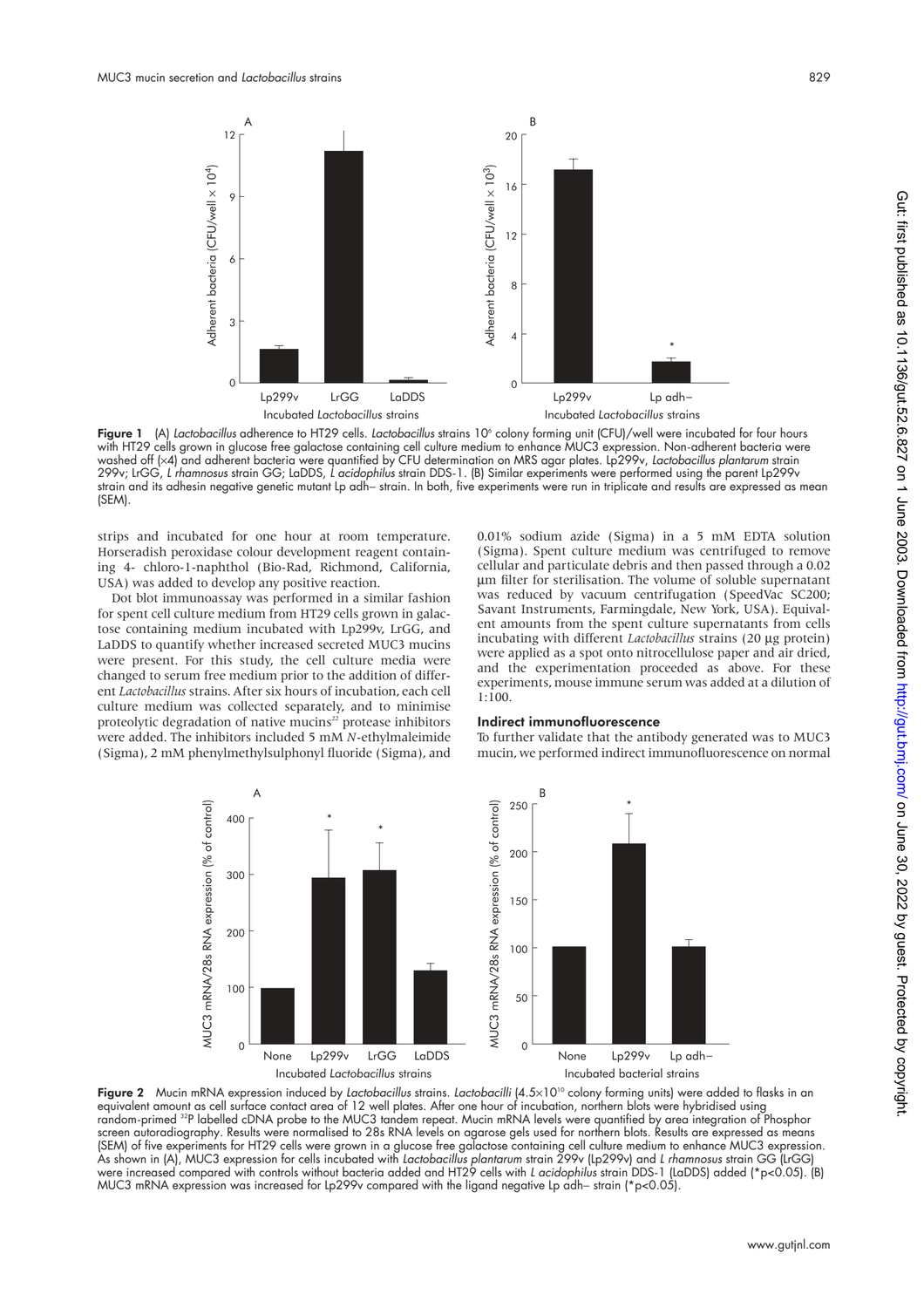human tissue as tissue localisation in the small intestine is known.<sup>5</sup> Biopsies of normal human duodenum were quick frozen in liquid nitrogen, fixed with OCT fixative, and stored at −70°C. Sections were cut 5 µm thick with a cold microtome and fixed onto microscope slides using acetate. After being warmed to room temperature and washed with PBS, the microscope slides were incubated for 30 minutes at room temperature in a 1:20 dilution of mouse anti-MUC3 mucin serum. The microscope slides were again washed with PBS, and a 1:20 dilution of fluorescein isothiocyanate conjugated to goat IgG/Fcγ fragment specific (Jackson ImmunoResearch) was added. The microscope slides were then incubated in darkness for 30 minutes at room temperature, washed with PBS, and examined by fluorescence microscopy. Control slides were stained with equal dilutions of PBS, fluorescein isothiocyanate alone, or preimmune mouse serum. The study protocol for obtaining a biopsy received prior approval from the Institutional Review Board of Children's Hospital in Omaha.

#### Statistical analysis

Group data are expressed as means (SEM). Analyses between multiple groups were determined using one factor ANOVA with 95% confidence intervals. Post hoc ANOVA analyses were determined by Fisher's protected least significant difference using the Statview software program (version 5.0.1; SAS Institute Inc., Cary, North Carolina, USA). Analysis between two groups were determined using the two tailed unpaired Student *t* test.

# RESULTS

# Adherence of *Lactobacillus* strains

As shown in fig 1A, there were differences in adherence of the *Lactobacillus* strains to HT29 cells grown to enhance MUC3 expression. Adherence of LrGG (1.1×10<sup>5</sup> (1.1×10<sup>4</sup>) CFU/well) was about  $10 \times$  greater than Lp299v  $(1.6 \times 10^4 \text{ } (1.6 \times 10^3))$ CFU/well) that was in turn about 10 times greater than LaDDS  $(1.3\times10^{3} (86)$  CFU/well). There was no loss of viability of any of these *Lactobacillus* strains in the galactose containing cell culture medium over a similar four hour incubation period (data not shown) or during the washing procedures. Similar results were determined for binding of the *Lactobacillus* strains to HT29 cells grown in glucose containing cell culture medium. That is, LrGG adherence to HT29 cells (1.1×10<sup>5</sup>)  $(0.1\times10^5)$  CFU/well; mean (SEM)) was greater than either Lp299v (1.6×10<sup>4</sup> (0.2×10<sup>4</sup>) CFU/well; p<0.05) or LaDDS  $(1.3\times10^{3} (0.1\times10^{3})$  CFU/well; p<0.05).

In separate experiments, we compared adherence of Lp299v with the mutant Lp adh− strain which has lost the ability to agglutinate *Saccharomyces* due to loss of production of the mannose sensitive binding ligand required for HT29 cell attachment.16 As shown in fig 1B, adherence of Lp299v  $(1.7\times10^{4} (6.9\times10^{2})$  CFU/well) to MUC3 expressing HT29 cells was about 10 times greater than the non-agglutinating Lp adh– strain (1.9×10<sup>3</sup> (1.8×10<sup>2</sup>)) which showed minimal binding similar to the LaDDS strain in the previous set of experiments (fig 1A).

#### Mucin mRNA expression

Levels of MUC3 mRNA expression of HT29 cells coincubated with *Lactobacillus* strains are shown in fig 2. Expression levels of MUC3 mRNA increased about threefold with addition of either Lp299v or LrGG compared with control cells. Both Lp299v and LrGG increased mucin gene expression levels to the same magnitude over control cells that were grown in sterile media. However, there was no difference in MUC3 mRNA expression for cells incubated with LaDDS compared with controls (p>0.05). For comparison, we also evaluated MUC2 mRNA expression as it is known to exist only as a secreted form. Similar to MUC3 mRNA expression levels. ANOVA analysis revealed that MUC2 mRNA expression levels of incubation of HT29 cells grown to express MUC2 for LrGG (304 (52)% of control) and Lp299v (227 (49)% of control) were similar and both greater than MUC2 mRNA expression by control cells incubated without bacteria or HT29 cells incubated with LaDDS (153 (27)% of control) (data not shown).



Figure 3 Immunoassay of HT29 spent cell culture medium. Immune serum generated against a 9 mer peptide (TSRRTTRIT) of deduced MUC3 sequence was incubated with MUC2 (A) and MUC3 mucins (B) isolated from HT29 cell culture medium. Mucin protein (20 µg) was blotted onto nitrocellulose. A 1:100 dilution of mouse antisera was added. After washings, bound antibody was detected by a horseradish peroxidase colorisation reaction. A black dot in each frame is pencil marking used to indicate where medium was blotted initially. High reactivity was observed for spent culture medium of cells grown in galactose containing medium to enhance MUC3 expression. In contrast, there was less reactivity to material from spent culture medium of HT29 cells grown in a glucose containing medium that is associated with high MUC2 mucin mRNA expression and low MUC3 mucin mRNA expression.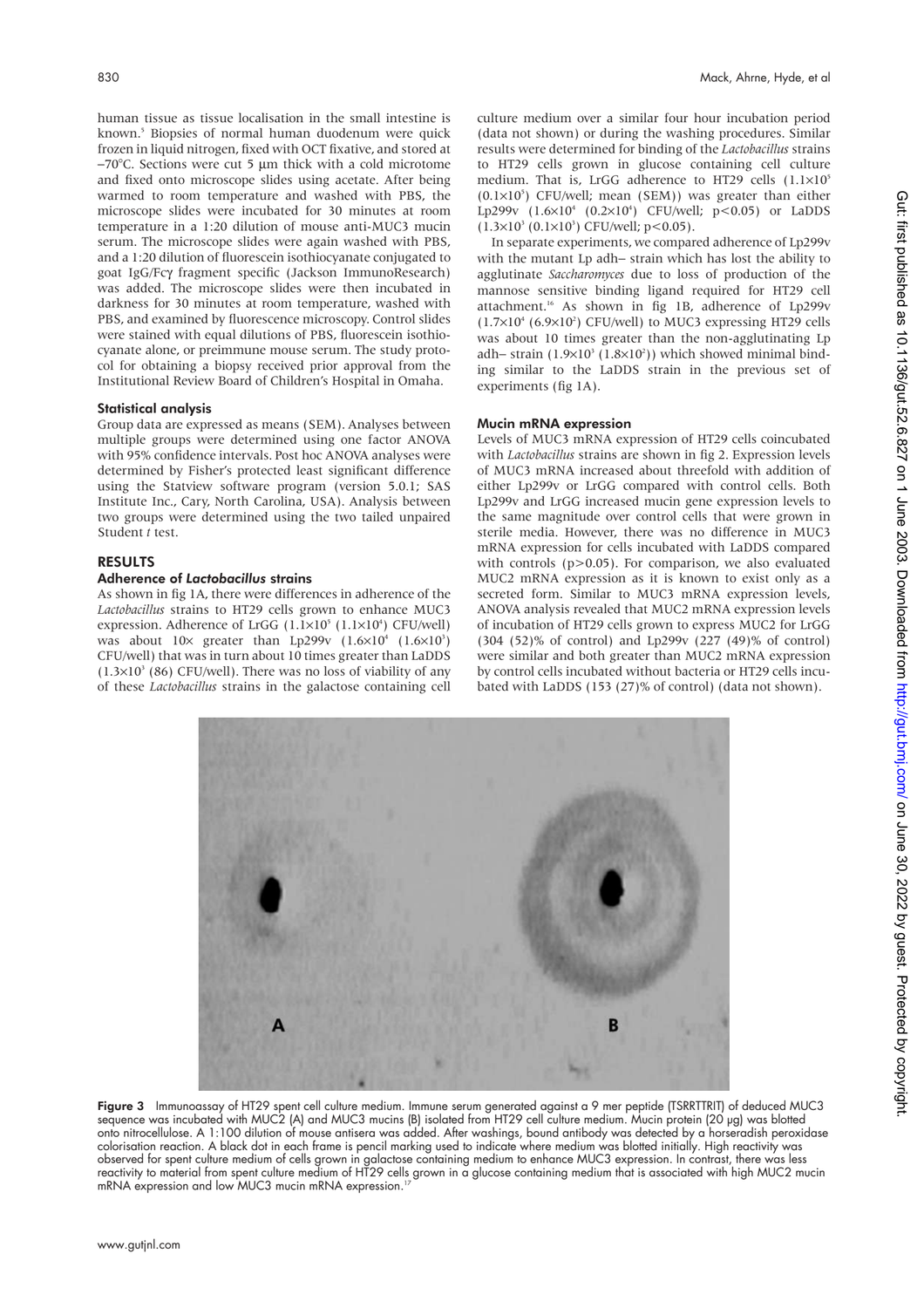

Figure 4 Indirect immunofluorescence of human duodenum. The photomicrograph using mouse antihuman MUC3 mucin antibody as the primary antibody is shown. The cross section view of a villus from a biopsy taken from the second part of the duodenum shows fluorescence of the epithelial cell cytoplasm with increased fluorescence at the surface of the epithelial cells (arrows). Controls using preimmune serum, FITC conjugate alone, and phosphate buffered saline were negative (not shown). Magnification 40×.

In separate experiments, MUC3 mRNA expression levels were evaluated for the non- adhering Lp adh− compared with the parent Lp299v strain (fig 2B). The relative MUC3 mRNA expression following incubation of Lp299v (209 (31)% of control) was greater than incubation of similarly grown HT29 cells incubated with the Lp adh− strain (101 (8.5)% of control; p<0.05). There was no difference between expression levels of HT29 cells incubated with Lp adh− bacteria and cells grown under sterile conditions (p>0.05).

#### MUC3 mucin antiserum

To evaluate the specificity of the antisera generated to the 9 mer MUC3 mucin backbone peptide sequence, we performed a dot blot immunoassay with mucins purified from HT29 cell spent culture medium. In fig 3, a black dot is present identifying the application site of the spent culture medium for HT29 cells grown in glucose containing medium to enhance MUC2 expression (site A) and for HT29 cells grown in glucose free galactose containing medium to enhance MUC3 mRNA expression (site B). $^{17}$  Surrounding the application dot of site B, there is a strong reactivity to the anti-MUC3 immune serum but only minimal reaction around application site A. A minimal reaction might be expected as the HT29 cells grown in glucose containing cell culture medium conditions enhance MUC2 mucin expression but we have previously shown that there is minimal MUC3 expression present.<sup>1</sup>

Indirect immunofluorescence of human small intestinal biopsy incubated with the mouse immune serum is shown in fig 4. The cross sectional view of a villus tip showed fluorescence along the surface of the epithelial cells. These results are similar to those previously published by Chang and colleagues<sup>5</sup> using an antibody to the MUC3 tandem repeat region. Taken together, these results demonstrate the expected location for antigenic material derived from mucin and that the polyclonal antiserum reacts strongly with material enriched with MUC3 mucins.

## MUC3 mucin extracellular expression

Anti-MUC3 serum was then used in a dot blot immunoassay using spent cell culture medium derived from HT29 cells grown in galactose containing medium incubated with different *Lactobacillus* strains. As shown in fig 5, a central black dot indicating the application site of the spent cell culture medium is visible in each panel. Surrounding the application spot of Lp299 and LrGG there was far greater reactivity than the blot of spent cell culture medium from HT29 cells without a probiotic added (none) or with LaDDS added.

#### Inhibition of enteropathogenic *Escherichia coli* epithelial cell adherence

We correlated the biological significance of increased MUC3 gene transcription and secreted expression of MUC3 mucins in the presence of *Lactobacillus* strains differing in their ability to adhere to the HT29 cells by performing an in vitro inhibition of the adherence assay. For these experiments, controls were EPEC strain E2348/69 incubated with HT29 cells without *Lactobacillus* bacteria. As shown in fig 6A, recovery of EPEC bound to HT29 cells grown in galactose containing medium (for enhanced MUC3 expression) coincubated in the presence of Lp299v and LrGG was less than controls with EPEC alone. There was no difference in inhibition of EPEC coincubated with LaDDS compared with adherence of controls with EPEC alone for MUC3 expressing HT29 cells.

In fig 6B, the non-adherent Lp adh− strain was unable to impact the adherence of EPEC E2348/69 (8.8×10<sup>5</sup> CFU/well) to MUC3 producing HT29 cells. In contrast, Lp299v reduced the EPEC adherence  $(4.8\times10^{5} (3.8\times104^{4})$ CFU/well) that is similar to the effect elicited by the adhering *Lactobacillus* strains depicted in fig 6A.

For comparison, we also evaluated inhibition of EPEC adherence to MUC2 producing HT29 cells coincubated with different *Lactobacillus* strains as MUC2 is the major mucin of the colon and exists only as a secreted mucin. For HT29 cells grown in glucose containing medium (for enhanced MUC2 expression), similar results to fig 6A were determined. That is, there was decreased adherence of EPEC to HT29 cells with Lp299v  $(6.3\times10^{5} (0.7\times10^{5})$  EPEC CFU/well; p<0.005) and LrGG (1.0×10<sup>5</sup>  $(0.2\times10^{5})$  EPEC CFU/well; p<0.005) but not LaDDS  $(1.40\times10^{6})$  $(2.5\times10^5)$  EPEC CFU/well; p>0.05) compared with controls  $(1.60\times10^{6} (3.0\times10^{5})$  EPEC CFU/well (mean (SEM)).

# **DISCUSSION**

In the current study we confirmed that incubation of Lp299v with HT29 cells upregulated expression of MUC3 mRNA. We



Figure 5 Immunoassay for MUC3 mucins in spent cell culture medium from *Lactobacillus* strains. HT29 cells were grown in glucose free galactose containing medium to enhance MUC3 expression and incubated with equivalent colony forming units of different *Lactobacillus* strains. Cell culture medium (10 µg protein) was blotted onto nitrocellulose. A 1:100 dilution of mouse anti-MUC3 antisera was added. After washings, bound antibody was detected using a peroxidase colorisation reaction. A black dot in each frame is pencil marking used to indicate where medium was blotted initially. Greater immunoreactive MUC3 mucin was detected in cell culture medium incubated with *Lactobacillus plantarum* strain 299v (Lp299v) and *L rhamnosus* strain GG (LrGG) than with *L acidophilus* strain DDS-1 (LaDDS) and control cells without a probiotic added (none).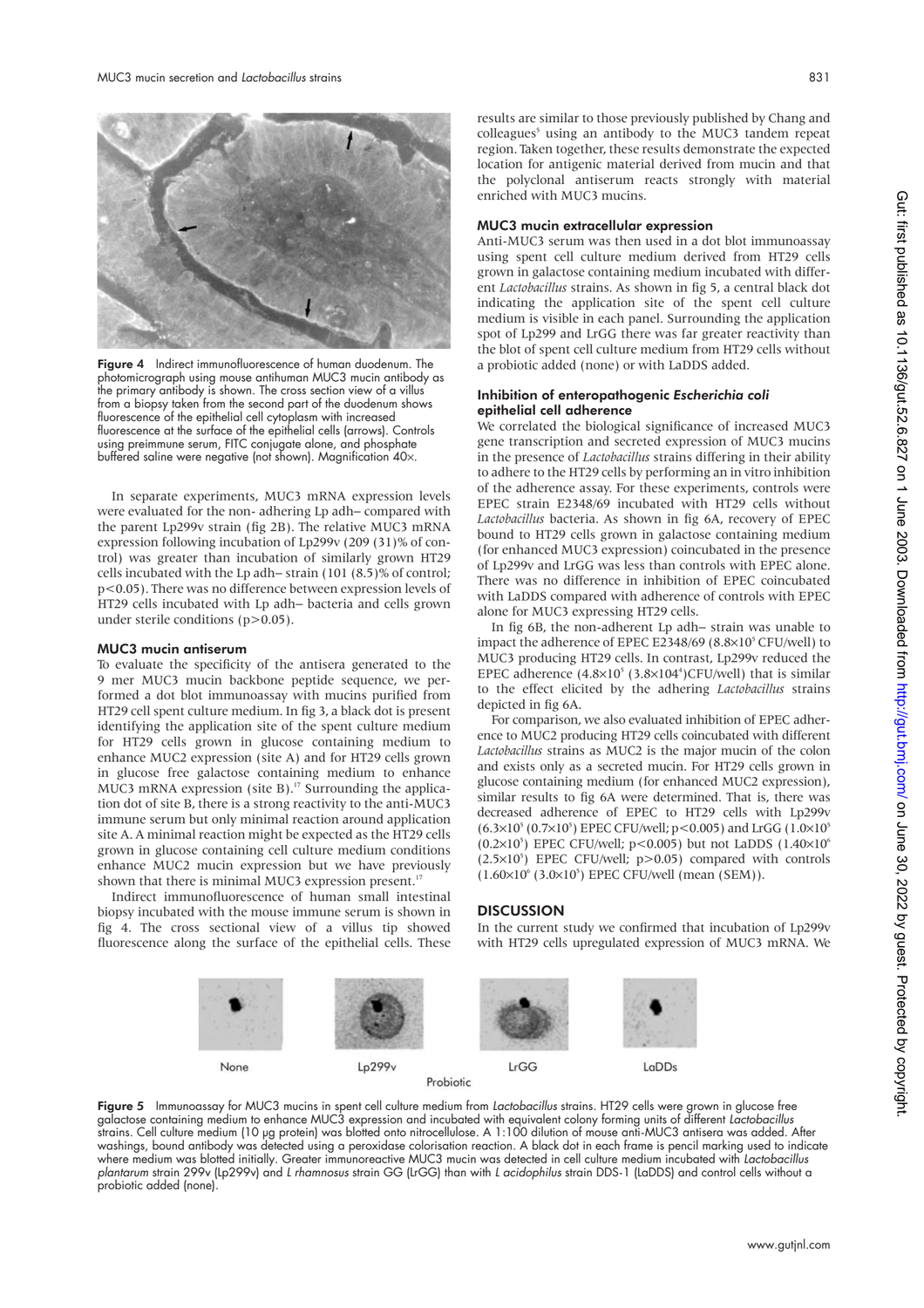

Figure 6 Comparative inhibition of enteropathogenic *Escherichia coli* (EPEC) adherence to MUC3 expressing HT29 cells. Each well received 109 colony forming units (CFU)/well *Lactobacillus* that were incubated at 37°C with the HT29 cells for an hour prior to the addition of 106 CFU/well of EPEC E2348/69. After a three hour incubation, EPEC adherent to cells were quantified by determining CFU on MacConkey agar. Results are expressed as means (SEM) of at least five independent experiments performed in triplicate. As shown in (A), both *Lactobacillus plantarum* strain 299v (Lp299v) and *L rhamnosus* strain GG (LrGG) decreased adherence of EPEC compared with controls of EPEC alone but *L acidophilus* strain DDS-1 (LaDDS) did not (\*p<0.05). (B) The ligand negative strain Lp adh− showed less adherence than the parent ligand positive strain Lp299v (\*p<0.05).

also showed that other *Lactobacillus* strains may possess this same capability but it is not a universal property of probiotic strains (fig 2). To detect MUC3 mRNA expression, a cDNA probe to the central tandem repeat region was utilised. Recently, the existence of a second MUC3 gene has been proposed.<sup>23</sup> <sup>24</sup> Both human MUC3 genes, now called MUC3A and MUC3B, show such significant similarity that the cDNA probe that was used in these studies would recognise transcripts from both genes.<sup>23</sup> MUC3 is a member of the membrane bound mucins along with MUC1, MUC4, and MUC12, and these various mucins can be expressed as membrane anchored, soluble, or secreted forms.<sup>6</sup> Both membrane bound variants<sup>7</sup> and splice variants coding for secreted forms<sup>78</sup> have been described for MUC3 mucins. With upregulation of expression of MUC3 mRNA, the question then arises whether the mucins are cell anchored or secreted. This has biological consequences. If the upregulated mucin gene products were membrane bound, then in order for *Lactobacillus* strains to limit EPEC binding to intestinal epithelial cells all potential mucin binding sites for EPEC would have to be occupied by the *Lactobacillus* organisms. This would suggest there were common mucin binding sites for the gram positive *Lactobacillus* strains and the gram negative *E coli*. Alternatively, if the translated product of MUC3 mucin gene upregulation was a secreted mucin, then mucin EPEC interactions could occur away from the intestinal epithelial cell membrane surface and the trapped microbes could then be swept away with the peristaltic motions of the intestinal tract. As we demonstrated increased MUC3 mucins in the spent cell culture medium following probiotic incubation, the latter explanation is favoured. The rapidity of the response, which is within one hour, would match a biologically relevant time period and alteration of expression of other intestinal epithelial cell genes by non-virulent intestinal microbes has been demonstrated within a similar time frame.<sup>25</sup> Rapidity of response would be expected to be an essential element for a member of the inducible innate protective response of the intestinal epithelial cell.

Traditionally, antibiotics have been administered for microbial related diseases of the intestinal tract. Their usage adds to the increasing concern regarding bacterial resistance or induction of other pathological processes such as haemolyticuraemic syndrome,<sup>26</sup> and this has led to a search for other interventions.Many enteric pathogens must first adhere to intestinal epithelial cells to initiate intestinal disease. Limiting access of pathogens to intestinal epithelial cells is one strategy to prevent disease that has been investigated previously. For example, the competitive inhibition of bacterial adherence by mimicry of receptors on the apical surface of enterocytes using oral administration of sialylated glycoproteins has been shown to protect newborn calves from an enterotoxigenic *E coli* strain K99.<sup>27</sup> However, carbohydrate analogues or their synthetic imitators can be difficult and expensive to produce. Furthermore, identification of the causative organism for a given diarrhoeagenic to know which ligand should be administered takes time.

In contrast to specific glycomimetics, mucins are high molecular weight glycoproteins that express an array of glycan structures. There is a high content of carbohydrates with *N*-glycan oligosaccharides in the N and C terminal unique regions and *O*-glycosidic bonds between *N*- acetyl galactosamine and both serine and threonine in the central tandem repeat region of the mucin peptide backbone. In addition to *N*-acetyl galactosamine, other sugars found in *O*- glycans are fucose, *N*-acetyl glucosamine, galactose, and sialic acid. Terminal sugars that are attached to the core structures include galactose, *N*-acetyl glucosamine, fucose, and sialic acid.<sup>28</sup> Thus this complex array of carbohydrates provides a broad range of potential sites for bacterial carbohydrate binding protein ligands of microbes. For EPEC, the adherence process is characterised by an initial relatively distant low affinity interaction mediated by the bundle forming pilus, followed by an essentially irreversible adherence to epithelial cells that is mediated via the protein intimin.<sup>12</sup> We previously showed that exogenously added MUC3 mucins into an in vitro adherence assay system with EPEC incubating with non-mucin producing epithelial cells quantitatively inhibits EPEC adherence.<sup>9</sup> Upregulation of intestinal mucins may provide both a rapid response and the potential to provide receptor mimicry against a broad range of organisms<sup>2</sup> associated with diseases of the intestinal tract. Upregulation of mucin expression may explain the prevention of flare ups of chronic pouchitis following oral administration of probiotics reported by Gionchetti and colleagues<sup>29</sup> as anaerobic bacterial concentrations correlate with the number of mucosal chronic inflammatory cells in